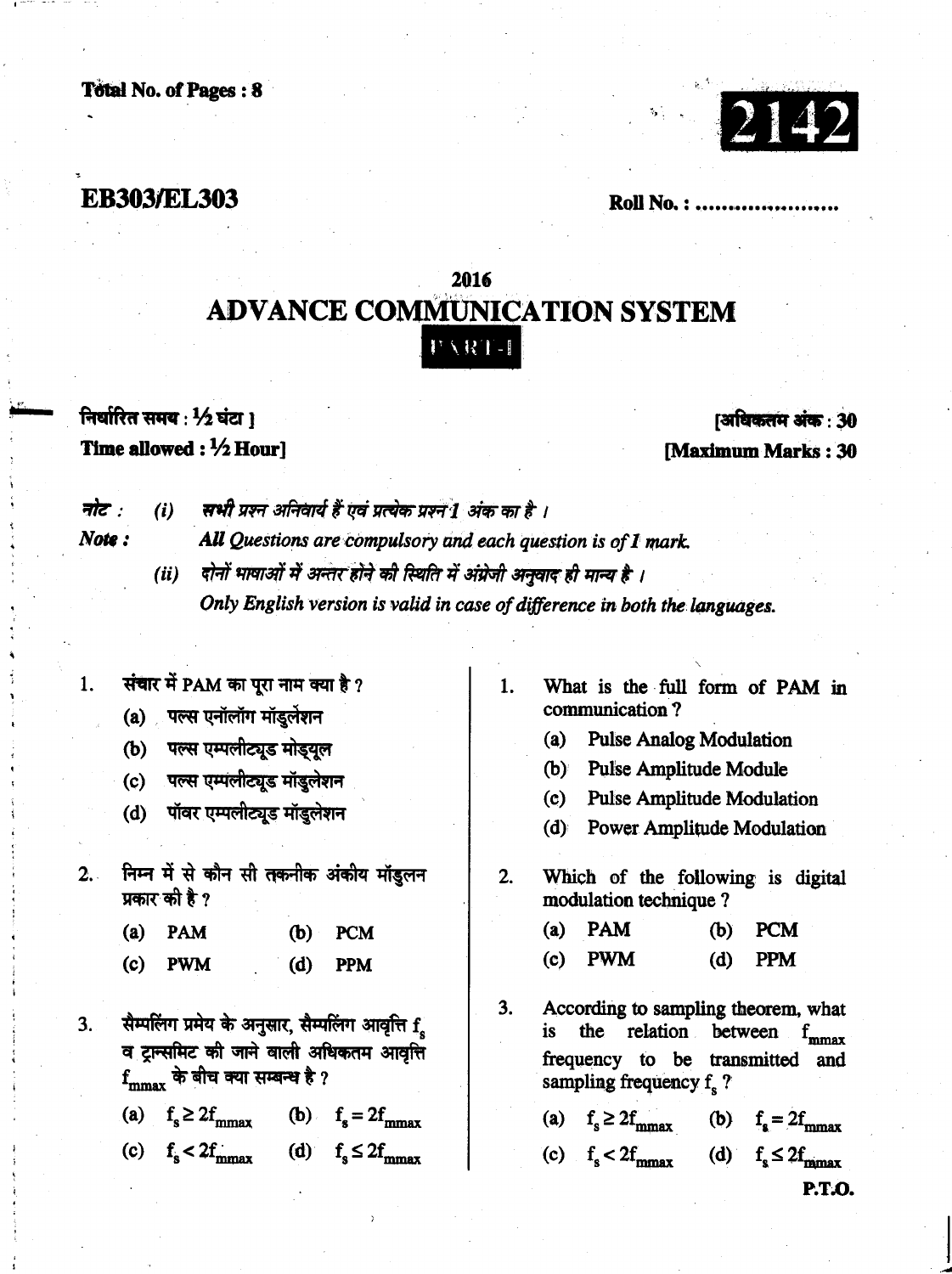|    | <b>EB303/EL303</b>                                                                                                        | (2) | 2142<br>$\mathbf{S} \cdot \mathbf{S} = \mathbb{R}^{n \times n}$                        |  |  |
|----|---------------------------------------------------------------------------------------------------------------------------|-----|----------------------------------------------------------------------------------------|--|--|
| 4. | निम्न में से कौन सी मॉडुलन तकनीक रव से <b>ं</b><br>सबसे अधिक प्रभावित होती है ?<br><b>PSK</b><br><b>ASK</b><br>(b)<br>(a) | 4.  | Which one of the following<br>modulation technique<br>is<br>most<br>affected by noise? |  |  |
|    | <b>FSK</b><br>(d)<br><b>QPSK</b><br>(c)                                                                                   |     | <b>PSK</b><br><b>ASK</b><br>(b)<br>(a)                                                 |  |  |
|    |                                                                                                                           |     | <b>QPSK</b><br><b>FSK</b><br>(d)<br>(c)                                                |  |  |
| 5. | निम्न में से किस पर शौर का प्रभाव न्यूनतम                                                                                 |     |                                                                                        |  |  |
|    | होता है ?                                                                                                                 | 5,  | On which of the following, effect of<br>noise is minimum?                              |  |  |
|    | (a)<br>(b)<br><b>PWM</b><br><b>PAM</b><br><b>PCM</b><br><b>PPM</b>                                                        |     | $(a)$ PWM<br><b>PAM</b><br>(b)                                                         |  |  |
|    | (c)<br>$\sim$ (d)                                                                                                         |     | <b>PCM</b><br>$(c)$ PPM<br>(d)                                                         |  |  |
| 6. | टाईम डिवीजन मल्टीप्लेक्सिंग में                                                                                           |     |                                                                                        |  |  |
|    | (a) अलग-अलग स्रोतों द्वारा एक ही time                                                                                     | 6.  | On the division multiplexing                                                           |  |  |
|    | slot काम में लिया जाता है ।                                                                                               |     | Different sources use one time<br>(a)                                                  |  |  |
|    | (b) एक स्रोत को अलग-अलग Time slot                                                                                         |     | slot                                                                                   |  |  |
|    | में काम में लिया जाता है।<br>अलग-अलग स्रोत अलग-अलग time                                                                   |     | One source uses different time<br>(b)<br>slots                                         |  |  |
|    | (c)<br>slot काम में लेते हैं ।                                                                                            |     | Different sources use different<br>(c)<br>time slots                                   |  |  |
|    | अलग-अलग स्रोत अलग-अलग आवृत्ति<br>(d)<br>काम में लेते हैं ।                                                                |     | Different sources use different<br>(d)<br>frequencies                                  |  |  |
| 7. | आवृत्ति डिवीजन मल्टीप्लेक्सिंग के लिये निम्न<br>सही है                                                                    | 7.  | Which is true for frequency division<br>multiplexing?                                  |  |  |
|    | अलग-अलग स्रोत एक ही प्रेषित्र को<br>(a)<br>काम लेते हैं ।                                                                 |     | <b>Different</b><br>(a)<br>sources<br>use one<br>transmitter                           |  |  |
|    | अलग-अलग स्रोत अलग-अलग आवृत्ति<br>(b)<br>परास काम में लेते हैं ।                                                           |     | Different frequency ranges used<br>(b)<br>by different sources                         |  |  |
|    | अलग-अलग स्रोत एक ही प्रेषित्र से एक<br>(c)<br>साथ ट्रान्समिट करते हैं ।                                                   |     | (c)<br>Different sources transmit from<br>one transmitter simultaneously               |  |  |
|    | एक स्रोत द्वारा अलग-अलग प्रेषित्र काम<br>(d)<br>में लिये जाते हैं ।                                                       |     | different<br>(d)<br><b>One</b><br>source<br>uses<br>transmitters                       |  |  |
| 8. | अंकीय संचार के लिये निम्न में से कौन सा<br>विकल्प सही है ?                                                                | 8.  | Which<br>digital<br><i>is</i><br>for<br>true<br>communication?                         |  |  |
|    | अंकीय संकेत को एनॉलॉग संकेत में<br>(a)<br>परिवर्तित करके भेजते हैं ।                                                      |     | Digital signal is converted into<br>(a)<br>analog and sent                             |  |  |
|    | एनॉलॉग संकेत को अंकीय संकेत में<br>(b)<br>परिवर्तित करके भेजते हैं ।                                                      |     | Analog singal is converted into<br>(b)<br>digital and sent                             |  |  |
|    | एनॉलॉग संकेत को बिना परिवर्तित किये<br>(c)<br>भेजते हैं ।                                                                 |     | Analog signal is sent without<br>(c)<br>any change                                     |  |  |
|    | उपरोक्त सभी सही हैं ।<br>(d)                                                                                              |     | All options are correct<br>(d)                                                         |  |  |

**ED202/ET 202**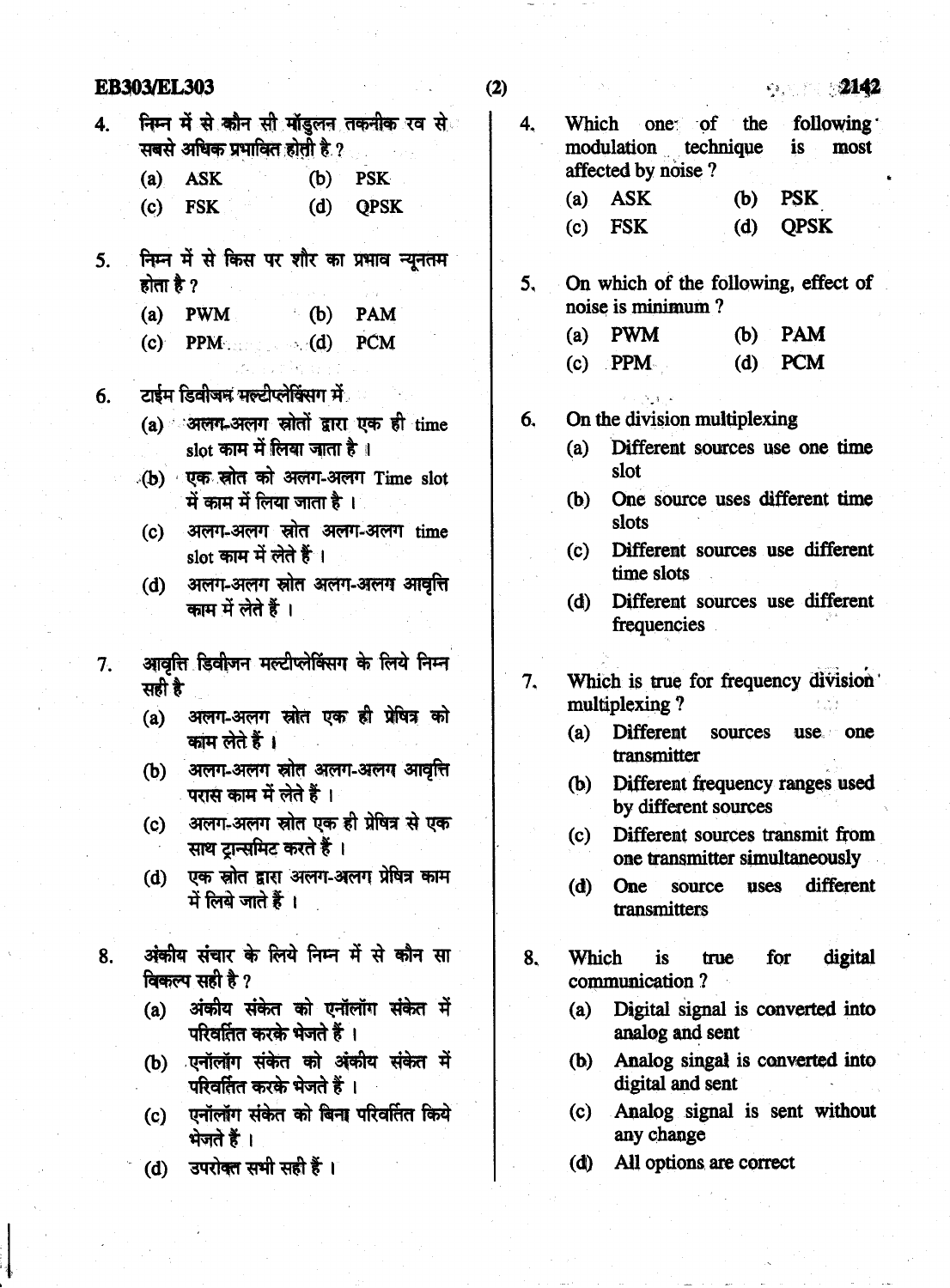#### **ER303/EL303**

- $\mathbf{Q}$ ASK का पूरा नाम क्या है
	- $(a)$ Angle Shift Keying
	- (b) Analog Shift Keying
	- $(c)$ Amplitude Shift Keving
	- $(d)$ Anti Shift Keying
- TDM के लिये कौन सा विकल्प सही है ?  $10<sub>l</sub>$ 
	- डसमें कोई क्रॉस टॉल्क नहीं होता है ।  $(a)$
	- डसमें तालमेल की आवश्यकता नहीं है ।  $(b)$
	- (c) इसमें मॉडुलेटर आवश्यक है।
	- (d) संकेत एक ही समय पर इकड़ा हो जाते हैं।
- 11. निम्न में से सूचना किसे कहते हैं
	- अनप्रोसेस्ड डाटा  $(a)$
	- · (b) कम्प्रेस्ड डाटा
	- (c) विकृत डाटा

 $\mathcal{L} \subset \mathcal{L}$ 

i trisk

- प्रोसेस्ड व समूहीकृत डाटा  $(d)$
- 12. सूचना सिद्धान्त में एन्ट्रॉपी की इकाई है
	- (a) बिट/सेकण्ड
- ... (b) बार्डट/सेकण्ड
	- (c) बिट/मैसेज
- $\bigcirc$  (d) बाईट/मैसेज
- 13. यदि एन्टोपी = 3.2 बिट/मैसेज व संदेश दर  $r = 2B$  संदेश/सेकण्ड जहाँ B = Nyquist दर हर्टज में है तो औसत सचना का मान है
	- (a) 6.4 B बिट/सेकण्ड
	- (b) 3.2 B बिट/सेकण्ड
	- (c)  $1.6 B$  बिट/सेकण्ड
	- $(d)$  3.4 B बिट/सेकण्ड
- 14. सूर्य परिचम दिशा में अस्त होता है इस घटना में संचना को मात्रा कितनी है ?
	- $(a)$  $\mathbf{1}$ (b)  $\infty$  $(d)$  $-1$  $(c)$  $\mathbf{0}$
- $\mathbf{Q}^{(j)}$  . What is the full form of ASK? **Angle Shift Keving**  $(a)$ (b) Analog Shift Keying Amplitude Shift Keving  $(c)$ Anti Shift Keying  $(d)$  $10<sub>1</sub>$ Which is true for TDM?  $(a)$ There is no cross talk in it.  $(b)$ It does not require synchronization. It requires modulator.  $(c)$ (d) Signals mixes at one time. What is called information out of  $11.$ these ? (a) Unprocessed data  $(b)$ Compressed data  $(c)$ Distorted data Processed and grouped data  $(d)$  $12.$ What is the unit of entropy in information theory? **Bit/second**  $(a)$ **Byte/second (b)**  $(c)$ **Bit/message Byte/message**  $(d)$  $13.$ If entropy =  $3.2$  bit/message and message rate  $r = 2B$  message /second where  $B = Nyquist$  rate in hertz, then average information value is
	- 6.4 B bit/second  $(a)$
	- 3.2 B bit/second (b)
	- $(c)$ 1.6 B bit/second
	- 3.4 B bit/second  $(d)$
	- Sun sets in west direction what is  $14.$ information amount in this event?
		- $(a)$  $\mathbf i$ (b) ൟ  $(c)$  $(d)$  $-1$  $\bf{0}$

**P.T.O.** 

### $(3)$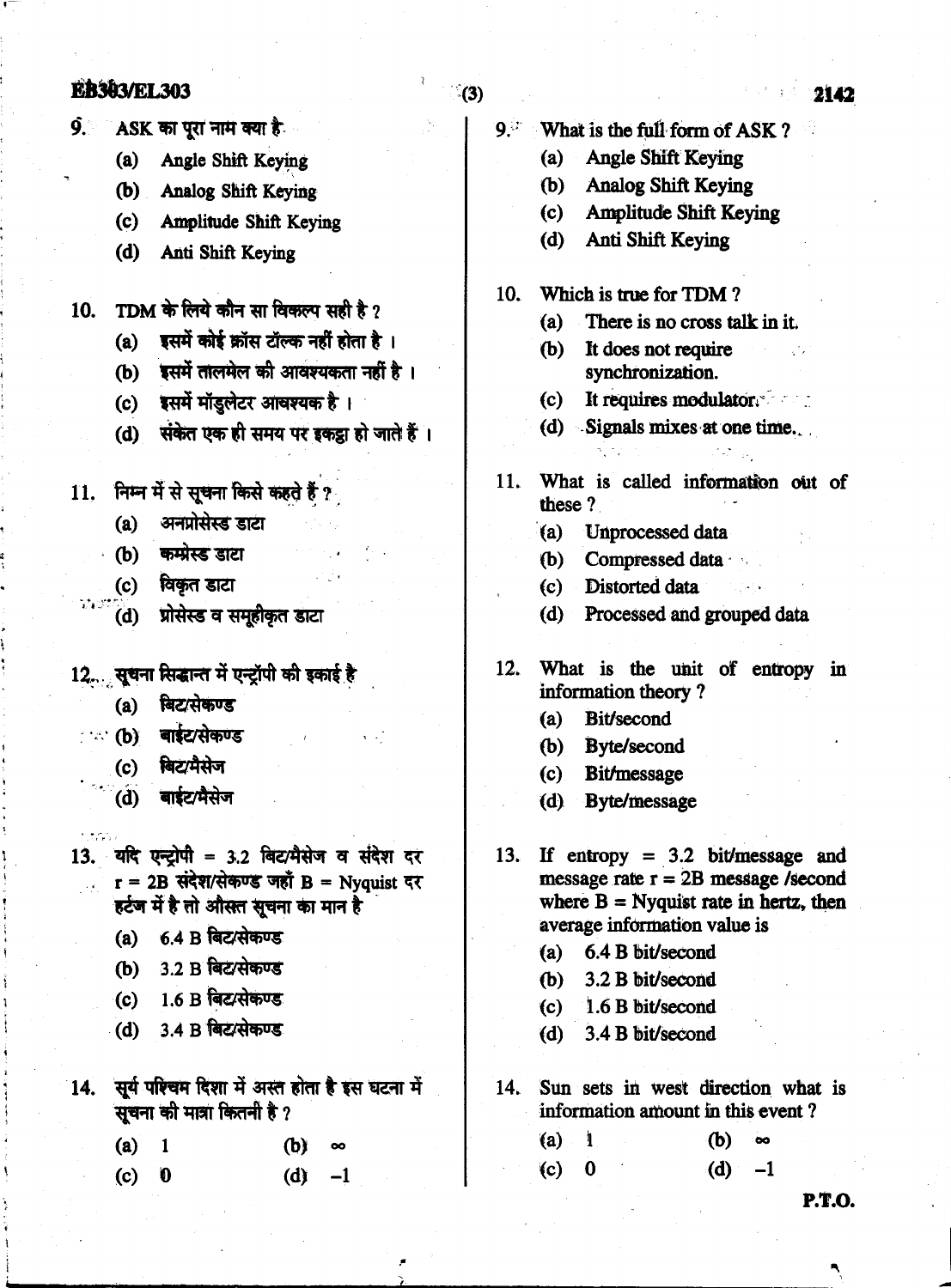#### **EB303/EL303**

2142

έŠ,

किसी घटना के घटित होने की छ: सम्भावनाएँ  $15<sub>1</sub>$ निम्न प्राथमिकता के साथ हैं :

$$
P_1 = \frac{1}{4}
$$
,  $P_2 = \frac{1}{8}$ ,  $P_3 = \frac{1}{16}$ ,  $P_4 = \frac{1}{32}$ ,  
 $P_5 = P_6 = \frac{1}{64}$ 

उक्त निकाय की एन्ट्रॉपी को ज्ञात कीजिए :

| (a) | $\frac{48}{32}$     | (b) | $\frac{46}{32}$     |
|-----|---------------------|-----|---------------------|
|     | (c) $\frac{47}{32}$ |     | (d) $\frac{32}{47}$ |

- निम्न में से FAX द्वारा कौन सा कार्य नहीं किया  $16<sub>1</sub>$ जाता है $\gamma$ 
	- $(a)$  ऑप्टिकल स्कैनिंग
	- मॉडलन  $(b)$
	- विमॉडुलन  $(c)$
	- मल्टीप्लेक्सिंग  $(d)$
	-
- 17. FAX में CIS का पूरा नाम क्या है ?
	- **Constant Image Sensor**  $(a)$
	- (b) Clear Image System
	- $(c)$ Compressed Image System
	- **Constant Integrated System**  $(d)$
- किसी प्रतिकृति अभिग्राही में रिकार्डिंग की कौन 18. सी विधि निम्न में से काम आती है ?
	- (a) प्रत्यक्ष विधि
	- $(b)$  A से D कन्वर्टर
	- (c)  $\mathbf D$  से A कन्वर्टर
	- (d) इनमें से कोई नहीं
- 19. निम्न में से कौन सा डिवाईस पृष्ठ की ईमेज को विद्युत संकेत में बदल देता है ?
	- $(a)$ चार्ज कपल्ड डिवाईस
	- (b) चार्जा कन्वर्ट डिवाईस
	- (c) क्लीयर कपल्ड डिवार्डस
	- चार्ज कम्प्रेस्ड डिवाईस  $(d)$

There are six probabilities of event' 15. occurring as following :

> $P_1 = \frac{1}{4}$ ,  $P_2 = \frac{1}{8}$ ,  $P_3 = \frac{1}{16}$ ,  $P_4 = \frac{1}{32}$ ,  $P_5 = \frac{1}{16}$  $P_5 = P_6 = \frac{1}{64}$

Calculate the entropy of system :

- $\frac{48}{32}$  $(b)$  $(a)$ (d)  $\frac{32}{47}$ (c)  $\frac{47}{32}$
- Which workout of these is not  $16.$ performed by FAX?
	- **Optical scanning**  $(a)$
	- Modulation (b)
	- $(c)$  Demodulation
	- (d) Multiplexing
- What is full name of CIS in FAX?  $17.$ 
	- **Constant Image Sensor**  $(a)$
	- (b) Clear Image System
	- **Compressed Image System**  $(c)$
	- (d) Constant Integrated System
- Which recording method is used in  $\overline{18}$ . facsimile receiver?
	- (a) Direct method
	- (b) A to D Converter
	- D to A Converter  $(c)$
	- $(d)$ None of the above
- Which device converts image of page 19. into electrical signal?
	- **Charge Coupled Device**  $(a)$
	- **Charge Convert Device** (b)
	- **Clear Coupled Device**  $(c)$
	- $(d)$ **Charge Compressed Device**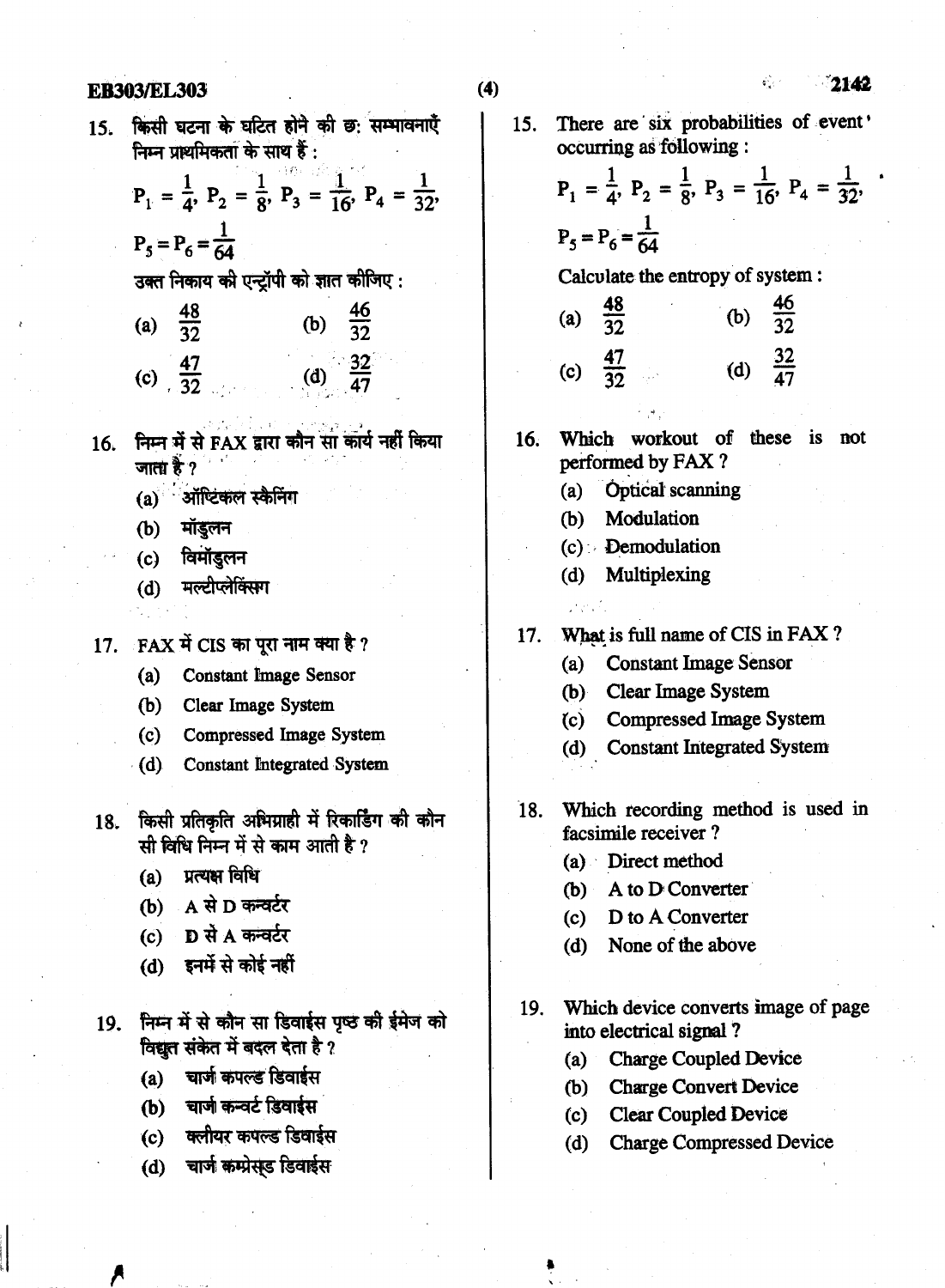#### $(5)$ **ER303/EL303**  $20<sub>Si</sub>$ . To receive data similar to original in 20. FAX अभिग्राही में डाटा मूल जैसा ही प्राप्त करने FAX receiver which is not essential? के लिए निम्न में से क्या आवश्यक नहीं है ? Synchronization  $(a)$ (a) तूल्यकरण Phase similarity  $(b)$ कला समानता  $(b)$ Height and width ratio same  $(c)$ ऊँचाई व चौड़ाई का समान अनुपात  $(c)$ Modulation technique  $(d)$ (d) मॉडलन तकनीक What is the full name of GEO in  $21.$ GEO सैटेलाईट में GEO का पूरा नाम क्या है ?  $21.$  $GFO$  satellite  $?$ General Earth Orbit  $(a)$ **General Earth Orbit**  $(a)$ General Equal Orbit  $(b)$ (b) General Equal Orbit Geostationary Earth Orbit  $(c)$ **Geostationary Earth Orbit**  $(c)$ Geographical Equal Orbit  $(d)$ Geographical Equal Orbit  $(d)$ 22. इनमें से कौन सी Multiple Access तकनीक Access Multiple  $22.$ Which is not नहीं है ? Technique out of these ? **CDMA**  $(a)$  FDMA  $\cdot$  $(b)$  $(b)$  CDMA **FDMA**  $(a)$ **ADMA**  $(d)$  $(c)$ **TDMA ADMA**  $(d)$  $(c)$ **TDMA** 23. GEO सैटेलाइट की पृथ्वी सतह से अनुमानित What is the approximate height of  $23.$ ऊँचाई कितनी होती है ? GEO satellite from earth surface ? 3.6 K किमी 36 K किमी  $(b)$  $(a)$ 3.6 K km 36 K km  $(b)$  $(a)$ 36 K मीटर 1.6 K मीटर  $(d)$  $(c)$ 36 K m  $(d)$  $3.6$  K m  $(c)$ सैटेलाइट संचार के लिये C आवृत्ति पट्टी की  $24.$ What is C frequency band range for  $24$ परास क्या होती है ? satellite communication? <u>। से 4 GHz</u> 4 से 8 GHz  $(b)$  $(a)$ 1 to 4 GHz (b)  $4$  to  $8$  GHz  $(a)$  $4$  से 6 GHz  $(d)$ 2 से 4 GHz  $(c)$ 4 to 6 GHz (d)  $2$  to  $4$  GHz  $(c)$ What is full form of DTH? DTH (डी.टी.एच.) का पूरा नाम क्या है ?  $25.$  $25.$ Direct to House  $(a)$ Direct to House  $(a)$ Direct to Hill  $(b)$ Direct to Hill  $(b)$ **Direct Transfer Home**  $(c)$ **Direct Transfer Home**

 $(c)$ 

 $(d)$ 

Direct to Home

Direct to Home  $(d)$ 

**P.T.O.** 

2142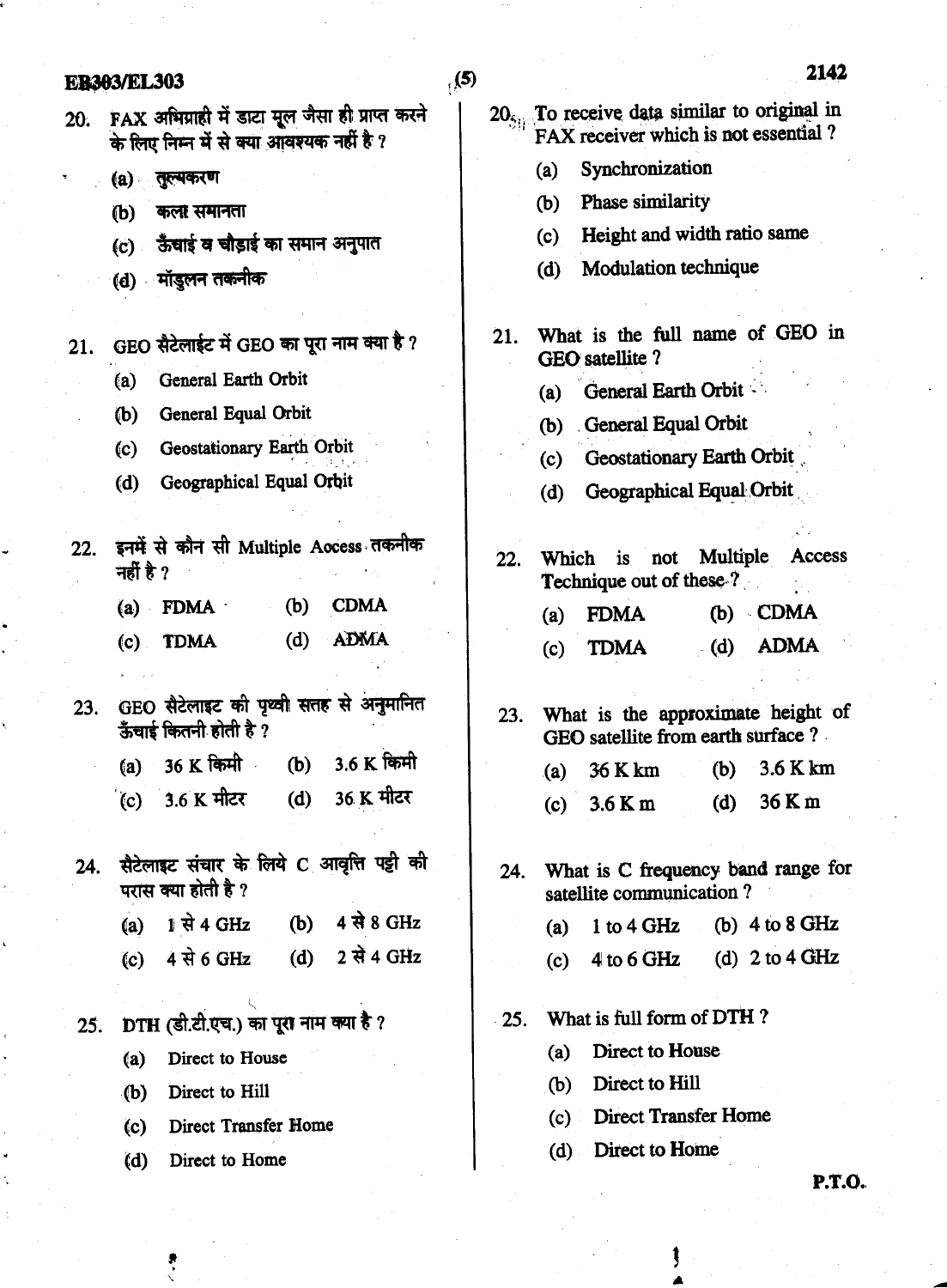#### **EB303/EL303**

26. Mobile Communication में MTSO का पूरा नाम कैया हैं  $\gamma^*$ 

- Mobile Transfer Switching Office  $(a)$
- (b) Mobile Time Switching Office
- (c) Mobile Telephone Shift Office
- (d) Mobile Telephone Switching  $\mathrm{Offce}^{\mathrm{int}}$  is the set of  $\mathbb{R}^n$
- 27. स्लोप ओवरलोड डिस्टोर्शन निम्न में घटित होती
	- া**য়**<br>১৯১৯ জনকৰ্মাণ্ড
	- (a) PAM control
		- $(b)$  PCM
		- Delta Modulation  $(c)$
		- $(d)$  PCM
- पारम्परिक मोबाइल टेलीफोन की निम्न सीमाएँ हैं :  $28.$ 
	- सीमित सेवा क्षमता  $(a)$
	- (b) कमजोर सेवा प्रदर्शन
	- अपर्याप्त आवृत्ति स्पेक्टम उपयोग  $(c)$
	- (d) उपरोक्त सभी

सेल्यूलर मोबाइल संचार में आवृत्ति पुन: उपयोग  $29.$ तकनीक काम में लेते हैं, क्योंकि

- (a) आवाज की गुणवत्ता बढ़ती है।
- आवाज में शौर कम होता है।  $(b)$
- संकेत अधिक दूर तक जाता है।  $(c)$
- (d) स्पेक्ट्रम की क्षमता बढ़ती है।
- सैल्यूलर टेलीफ़ोन तन्त्र में निम्न अस्वृत्ति परास  $30.$ काम में ली जाती है $\cdot$ 
	- (a)  $30 \text{ MHz} 300 \text{ MHz}$
	- $300$  MHz  $-3000$  MHz  $(b)$
	- $3 GHz 30 GHz$  $(c)$
	- (d) उपरोक्त में से कोई नहीं

**SA** 

ได้เลข

- 26. What is the full name of MTSO in' **Mobile Communication?** 
	- Mobile Transfer Switching Office  $(a)$
	- $(b)$ Mobile Time Switching Office
	- Mobile Telephone Shift Office  $(c)$
	- Mobile Telephone Switching (d) Office.

#### $x_{27}$ Slope overload distortion occurs in

- $(a)$ **PAM**
- PCM (b)
- (c) Delta Modulation
- $(d)$  PCM
- Limitations of conventional mobile 28. telephone are :
	- (a) limited service capability
	- (b) poor service performance
	- (c) Inefficient frequency spectrum
	- (d) All above

Frequency reuse technique is used in **29.** a cellular mobile communication because:

- (a) sound quality improves
- (ዕ) | noise reduces in sound
- (c) signal travels more distance
- $(d)$ spectrum capacity increases
- $30.$ In cellular telephone system following frequency range is used
	- $(a)$ 30 MHz - 300 MHz
	- $(b)$  $300 \text{ MHz} - 3000 \text{ MHz}$
	- $(c)$ 3 GHz - 30 GHz
	- $(d)$ None of the above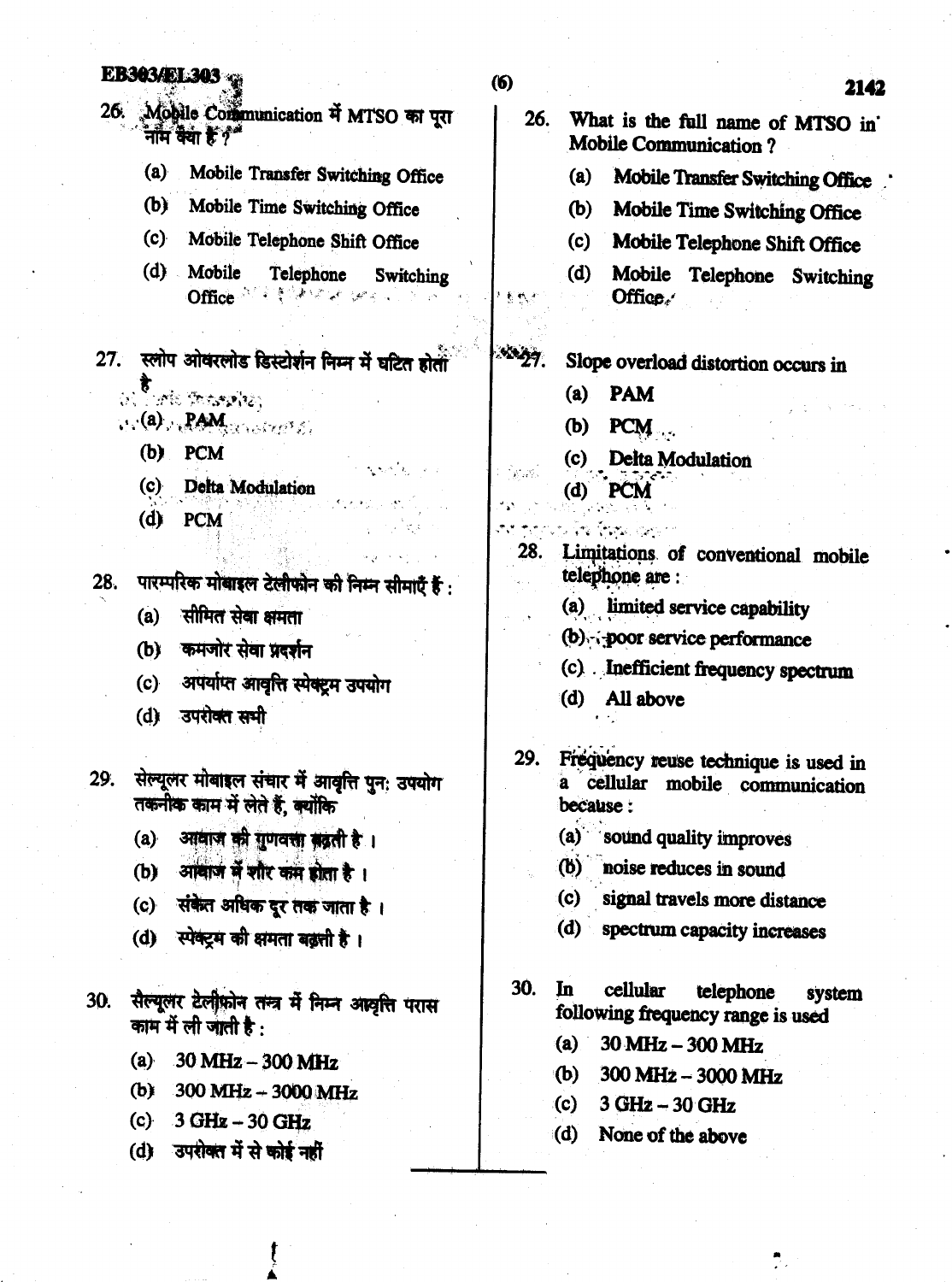

 $\frac{1}{2}$  ,  $\frac{1}{2}$ 

**EB303/EL303** 

 $\mathcal{O}(\mathcal{C}_{\mathbf{L}})$ 

**Roll No.: ............** 

## 2016

 $\langle \hat{\mathbf{e}} \rangle$ 

**OF** OF 1989

## ADVANCE COMMUNICATION SYSTEM PART-II के स्वयं संबंधको इकिन्नार रहेक

|       |       | $\mathcal{L} \times \mathcal{A} \times \mathcal{L}$<br>गिर्वारित समय : तीन घंटे ]<br><b>Time allowed: Three Hours]</b>                   | [अधिकतम अंक: 70<br><b>Maximum Marks: 70</b> |  |  |
|-------|-------|------------------------------------------------------------------------------------------------------------------------------------------|---------------------------------------------|--|--|
| मोट : | (i)   | प्रथम प्रश्न अनिवार्य है, शेष में से किन्हीं पौंच के उत्तर दीजिये ।                                                                      |                                             |  |  |
| Note: | (ii)  | Question No. 1 is compulsory, answer any five questions from the remaining.<br>प्रस्थेक प्रश्न के सभी भागों को क्रमवार एक साथ हल कीजिए । |                                             |  |  |
|       | (iii) | Solve all parts of a question consecutively together.<br>प्रत्येक प्रश्न को नये पृष्ठ से प्रारम्भ कीजिए ।                                |                                             |  |  |
|       | (iv)  | Start each question on a fresh page.<br>दोनों भाषाओं में अन्तर होने की स्थिति में अंग्रेजी अनुवाद ही मान्य है ।                          |                                             |  |  |
|       |       | Only English version is valid in case of difference in both the languages.                                                               |                                             |  |  |
| 1.    | (i)   | एकसमान क्वांटीकरण क्या है ?                                                                                                              |                                             |  |  |
|       | (ii)  | What is uniform quantization?<br>अनुरूप तथा अंकीय संचार से आपका क्या अभिप्राय है ?                                                       |                                             |  |  |
|       | (iii) | What do you mean by analog & digital communication?<br>सूचना मात्रा को परिभाषित कौजिये ।                                                 |                                             |  |  |
|       | (iv)  | Define amount of information.<br>प्रतिकृति यंत्र तकनीक के उपयोग लिखिये ।                                                                 |                                             |  |  |
|       | (v)   | Write down the uses of facsimile technology.<br>सेल्युलर प्रणाली के अवयव लिखिये ।                                                        |                                             |  |  |
|       |       | Write down the components of cellular system.                                                                                            | $(2 \times 5)$                              |  |  |
| 2.    | (i)   | पृथ्वी स्टेशन की कार्यप्रणाली को सचित्र समझाइये ।                                                                                        |                                             |  |  |
|       | (ii)  | Draw & explain the working of earth station.<br>अंकीय चेनल बेण्ड चौड़ाई 3 kHz के लिये संकेत-रव अनुपात (SNR) की गणना डीबी में कीजिये ।    |                                             |  |  |
|       |       | Calculate SNR in dB for digital channel band width 3 kHz.                                                                                | (6x2)                                       |  |  |
| 3.    | (i)   | ट्रांसपोण्डर की कार्यप्रणाली को सचित्र समझाइये ।                                                                                         |                                             |  |  |
|       |       | Draw & explain the working of transponder.<br>(7)                                                                                        | P.T.O.                                      |  |  |